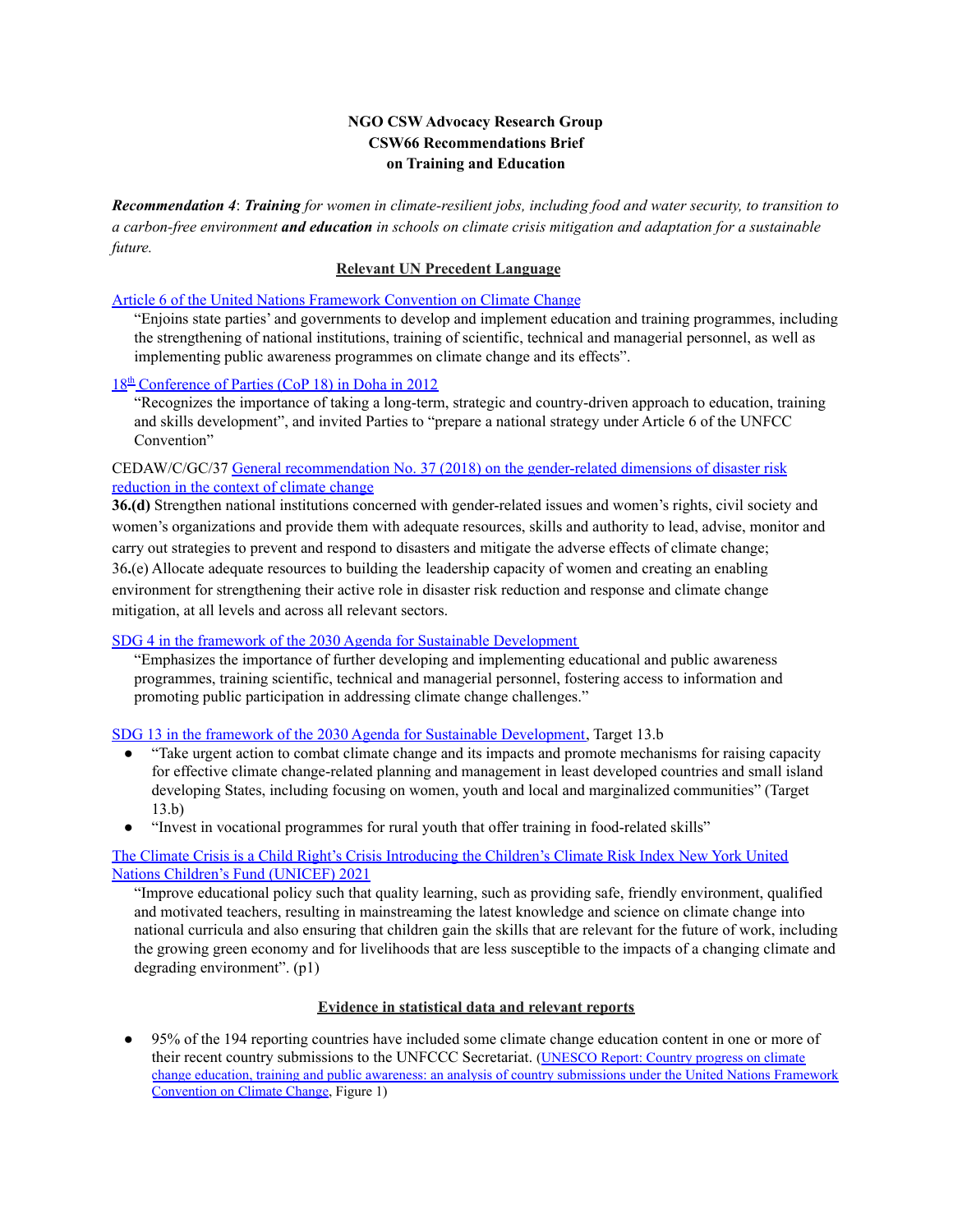- The analysis shows that all reporting countries from the regions of Asia and the Pacific, and Europe and North America have included climate change education aspects in their reports. By contrast, in the Arab States region, only four out of every five countries mentioned climate change education. ([UNESCO Report: Country](https://unesdoc.unesco.org/ark:/48223/pf0000372164) [progress on climate change education, training and public awareness: an analysis of country submissions under the United](https://unesdoc.unesco.org/ark:/48223/pf0000372164) [Nations Framework Convention on Climate Change](https://unesdoc.unesco.org/ark:/48223/pf0000372164))
- For those countries that reported a target audience, over 50% of the references were to formal education settings (primary, secondary, or tertiary education or formal education generally), and the next largest sector being the 'public and other' audiences (government, industry, non-governmental organizations and scientific community) (UNESCO Report: Country progress on climate [change education, training and public awareness: an](https://unesdoc.unesco.org/ark:/48223/pf0000372164) [analysis of country submissions under the United Nations Framework Convention on Climate Change,](https://unesdoc.unesco.org/ark:/48223/pf0000372164) Figure 2).
- **●** European and North American countries were the most likely to discuss formal education audiences in relation to climate change education (61% of references), whereas countries in Latin America and the Caribbean were the most likely to name the public or other audiences (31% of references). ([UNESCO Report:](https://unesdoc.unesco.org/ark:/48223/pf0000372164) [Country progress on climate change education, training and public awareness: an analysis of country submissions under](https://unesdoc.unesco.org/ark:/48223/pf0000372164) [the United Nations Framework Convention on Climate Change](https://unesdoc.unesco.org/ark:/48223/pf0000372164))
- 13% of country submissions included specific climate change responses in relation to climate change education, with a stronger focus on 'adaptation' and 'mitigation' than on 'impact reduction' or 'early warning (UNESCO Report: Country progress on climate change [education, training and public awareness: an analysis of country](https://unesdoc.unesco.org/ark:/48223/pf0000372164) [submissions under the United Nations Framework Convention on Climate Change](https://unesdoc.unesco.org/ark:/48223/pf0000372164))
- Despite making overall progress on skills development, all the countries analyzed continue to face skills gaps and shortages with respect to the implementation of the adaptation and mitigation components of their NDCs. Specific skills gaps and needs were identified in relation to mitigation and adaptation in the areas of: (i) agriculture, (ii) forestry, (iii) ecosystems and biodiversity, (iv) water, (v) health, (vi) disaster management, (vii) energy, and (viii) waste. [\(UNEVOC](https://unevoc.unesco.org/pub/skills_development_and_climate_change_action_plans.pdf) [Skills Development and Climate Change Action Plans\)](https://unevoc.unesco.org/pub/skills_development_and_climate_change_action_plans.pdf)

# **Good Practice**

- The United Nations Decade of Education for Sustainable Development (2005-2014) sought to mobilize the educational resources of the world to help create a more sustainable future (UN Decade of [Education](https://en.unesco.org/themes/education-sustainable-development/what-is-esd/un-decade-of-esd) for Sustainable [Development\)](https://en.unesco.org/themes/education-sustainable-development/what-is-esd/un-decade-of-esd)
- The United Nations Education, Scientific, and Cultural Organisation (UNESCO) programmes work to increase "climate literacy" and strengthening the capacity of its member States to provide quality climate change education; encouraging innovative teaching approaches to integrate climate change education in school and enhance non-formal education programmes through media, networking and partnerships. ([UN](https://en.unesco.org/themes/education-sustainable-development/what-is-esd/un-decade-of-esd) Decade of Education for Sustainable [Development](https://en.unesco.org/themes/education-sustainable-development/what-is-esd/un-decade-of-esd))
- Development of guidelines following the enactment of the Climate Change Act 2016 by the Kenya government for its Kenya Institute for Curriculum Development and other government agencies responsible for developing and regulating university and tertiary institutions' curricula to integrate climate change into various disciplines, and subjects of the national curricula at all levels. The guidelines also serve to fulfil Article 6 of the United Nations Convention on Climate Change (UNFCCC) to develop and implement education and training programs including strengthening of national institutions and exchange secondment of personnel to train experts in this field particularly in developing countries (Guidelines for [Mainstreaming](http://www.environment.go.ke/wp-content/uploads/2020/06/Climate-change-curriculum-guidelines-31st-May-2020.pdf) Climate Change in curricula at all Levels of [Education](http://www.environment.go.ke/wp-content/uploads/2020/06/Climate-change-curriculum-guidelines-31st-May-2020.pdf) and Training)
- Climate Change Education in Schools Programme (CCES, EPA) in Ghana as part of Ghana's Policy strategy on Climate Change (Climate Change Learning Strategy in Ghana: [Background](http://www.igreengrowthsolutions.com/content/media/store/posts/postfile/file/Climate_Change_Learning_Strategy_In_Ghana_Background_Report_0KElZKo.pdf) Report)

## **Enabling Policy and Legal Environments**

UN instruments have legally binding force, mainly conventions and treaties such as [UNESCO's](https://en.unesco.org/themes/right-to-education/convention-against-discrimination) Convention Against [Discrimination](https://en.unesco.org/themes/right-to-education/convention-against-discrimination) in Education (1962) that has been ratified by 106 States; the Universal [Declaration](https://www.un.org/en/about-us/universal-declaration-of-human-rights) of [Human](https://www.un.org/en/about-us/universal-declaration-of-human-rights) Rights, the Conventional on the Elimination of All Forms of [Discrimination](https://www.ohchr.org/en/professionalinterest/pages/cedaw.aspx#:~:text=Introduction,twentieth%20country%20had%20ratified%20it.) Against Women (1979).

## **Accountability and Financing Mechanisms**